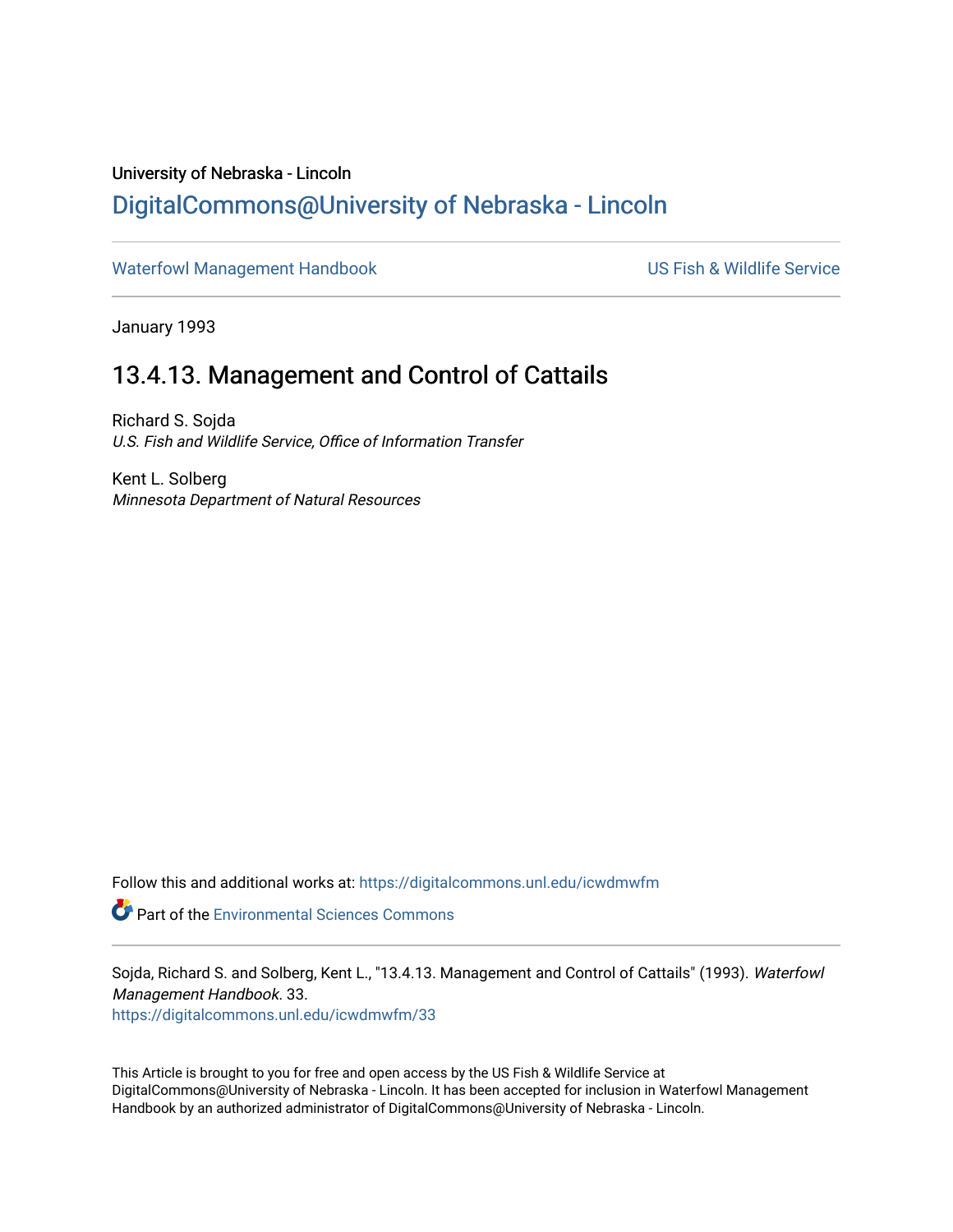# **WATERFOWL MANAGEMENT HANDBOOK**

# **13.4.13. Management and Control of Cattails**



Richard S. Sojda *U.S. Fish and Wildlife Service Office of Information Transfer 1201 Oak Ridge Drive, Suite 200 Fort Collins, Colorado 80525*−*5589*

and

Kent L. Solberg *Minnesota Department of Natural Resources 306 Power Avenue North Hinckley, Minnesota 55037*

The response of wetland vegetation to management can only be interpreted by considering an intricate mix of physiological, ecological, and temporal factors. Because cattail management is important for many freshwater marshes, the purpose of this leaflet is to present autecological principles for such management.

A [50:50](#page-0-0) ratio of open water and vegetation is a frequent objective when managing cattail marshes in North America. When a particular marsh has been extensively flooded for some time and few cattails remain, managers may wish to foster more cattails to develop such hemi-marsh conditions. The reverse is followed when a marsh is dominated by cattails. Hemi-marsh conditions are optimal for breeding migratory birds, including most waterfowl, black and Forster's terns, American coots, and yellow-headed blackbirds. During the nonbreeding season, the life history requirements of migratory birds are not as

closely tied to the hemi-marsh conditions. However, such wetlands still provide excellent habitat.

Cattails are prolific and can quickly dominate a wetland plant community. Monotypic stands of cattails have reduced overall habitat value but do benefit some species of wildlife. They provide excellent habitat for wintering white-tailed deer and ring-necked pheasants and habitat for breeding marsh wrens, least bitterns, and various species of blackbirds. However, hemi-marshes also are habitat for these species, too.

Cattails also provide excellent roosting habitat for blackbirds that can severely damage adjacent crops, especially sunflowers in the prairie states. Elimination of the cattail stand removes roosting habitat and can reduce local damage, but the damage is often simply shifted to other areas where the displaced birds create new roosts.

Although the vegetation cycle in prairie marshes is based on the cycle of wet and dry years on the prairies, its basic principles apply to cattail management elsewhere. The cycle of a semipermanent marsh has four stages: dry, regenerating, degenerating, or lake marsh. Identifying the existing stage of a wetland is the first step toward determining the appropriate direction of subsequent management. Generally, all wetlands with cattails in their flora mimic aspects of this prairie [marsh cycle.](#page-4-0) However, certain hydrologic conditions can lengthen the duration of any stage to such an extreme that no cycle is apparent.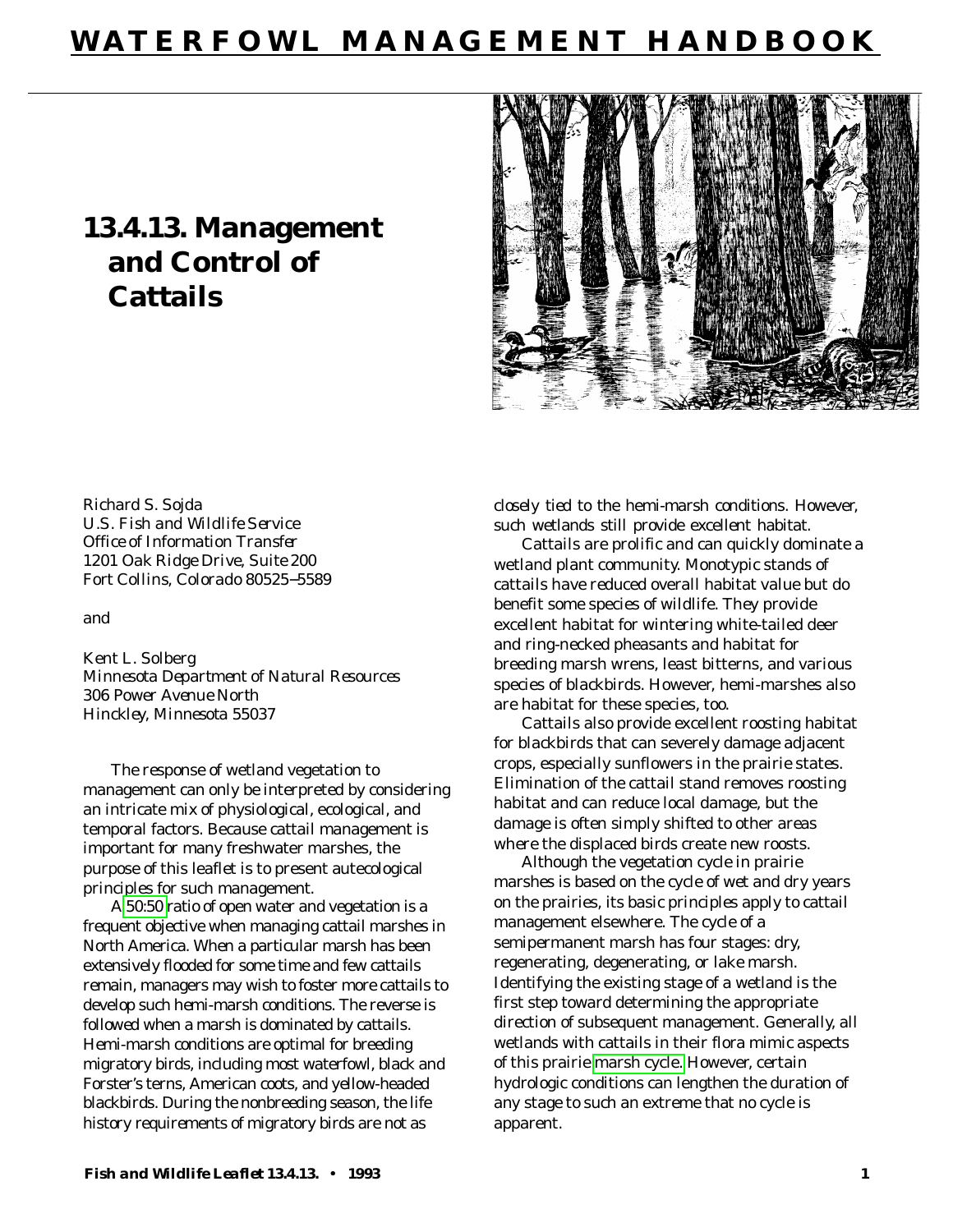There are four species of cattails in North America: the broad-leaved cattail (*Typha latifolia*), common cattail (*T*. *glauca*), narrow-leaved cattail (*T*. *angustifolia*), and southern or Dominican cattail (*T*. *domingensis)*. The common cattail is widespread and is thought to be a hybrid between the broad-leaved and the narrow-leaved species. Whether the narrow-leaved cattail is a native, an exotic from Europe, or a hybrid is unclear. The autecological principles for the management of cattails are identical for all species, and minor differences among species are not addressed here. However, in deeper water and in periods of longer inundation, the common cattail has slightly greater vigor than the other species. The acreage of cattail-dominated wetlands in the north-central United States has increased drastically since the early twentieth century. Among the reasons are the increased prevalence of common cattail, sedimentation of wetland basins, and changes in hydrology and land use.

## **Cattail Autecology and Management Principles**

#### *Plant Structures*

The cattail rhizome (Fig. 1) supports the plant, stores carbohydrates, and allows the plant to reproduce asexually. The rhizomes begin to elongate in early summer, and annual growth can be 2 feet

(0.6 m) or longer under ideal conditions. The next year's stems begin as shoots (Fig. 1) that form on the rhizomes during midsummer. Subsequent shoot growth begins in late winter or early spring and can start even while ice cover remains on the marsh.

The aerenchyma [\(Fig. 2\) p](#page-3-0)rovides air passage from the leaves to the rhizomes in cattails and other emergent plants. The structure is functional not only in living leaves but also in standing dead leaves as long as the leaves penetrate the water column and reach air. It is thought that a single leaf can provide oxygen to underground rhizomes for a radius of a few feet from that leaf. Interrupting the function of the aerenchyma is the key to the most effective nonchemical means of controlling cattails.

#### *Germination*

Cattails can produce seeds and contribute to the seed bank at all marsh stages, but recruitment occurs only during the dry stage. A single cattail head can contain as many as 250,000 seeds, and almost 1,000 seeds /  $m^2$  may exist in the upper few inches of soil. Viability can approach 100% in the year after production, and seeds in the seed bank can remain viable for as long as 100 years. Cattail seeds, like those of almost all other emergent plants, do not germinate under more than 0.5 inch (1.3 cm) deep water. Light in combination with other environmental factors is critical to germination, and deeper water or shading in dense stands filters out enough light to prevent germination. One of the primary reasons cattails



**Fig. 1.** The structure of a cattail plant: 1. spadix; 2. leaf; 3. new rhizome; 4. shoot or sprout; 5. roots; 6. staminate spike; 7. pistillate spike.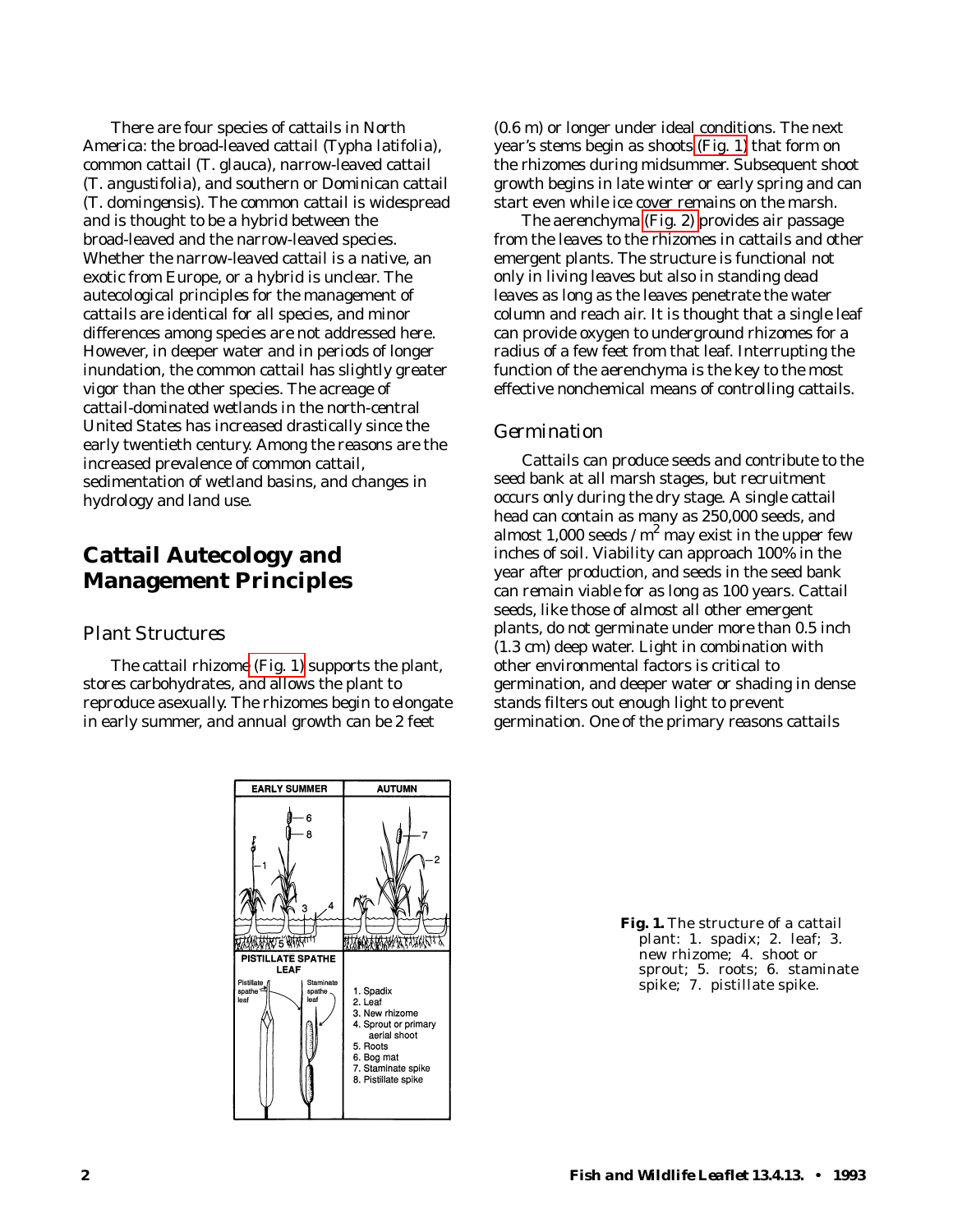<span id="page-3-0"></span>

**Fig. 2.** Aerenchyma provides air passage from leaves to rhizomes. 1. Cross-section of a stem; 2. Longitudinal section of a leaf.

are so prolific is that seeds germinate under a wide range of temperatures if the soil is nearly saturated. The optimum soil−surface temperatures are 77–86<sup>°</sup> F (25–30<sup>°</sup> C) and usually occur in the northern United States from early summer to midsummer.

Depending on the successional stage of the marsh, a manager may either foster or obstruct germination of seeds from the seed bank. Because keeping areas flooded with 1 inch (2.5 cm) of water essentially prevents germination, a greater depth is not necessary. Shallow flooding is quick and usually inexpensive. However, shallow flooding of a portion of a wetland can leave a significant expanse of unflooded, saturated soils nearby where cattail germination may flourish. Shallowly flooded areas can become mud flats quickly when rates of evapotranspiration are high. This transition can easily happen in just a few days during warm weather. Knowledge of the bottom contours of a wetland basin allows the judicious use of water to prevent germination.

#### *Carbohydrate Conversion*

The control of cattails has to be timed to the annual cycle of carbohydrate storage [\(Fig. 3\).](#page-4-0) During early spring, the shoots receive their energy

for growth primarily from starches stored in the rhizomes. When the conversion of the starches is aerobic, the energy for initiating shoot growth is greatest. Aerobic conditions exist either when the marsh is dry or when standing dead leaves can supply rhizomes with oxygen via the aerenchyma. The depth of water that the shoot can penetrate is not limited in typical semipermanent wetlands when starch conversion is aerobic. If energy reserves are insufficient for the shoot to penetrate the water column, however, the plant dies.

When the conversion of starches is anaerobic, available energy may be limited and the shoot is not able to penetrate the water column. Conditions become anaerobic for the cattail when soils are flooded and the aerenchyma link between leaves and rhizomes is broken. This happens, for example, when a marsh is burned during winter and the remaining stalks are then flooded. The depth of water through which the shoot must grow in spring before it reaches air determines whether the plant has sufficient starch reserves in the rhizomes to survive.

#### *Carbohydrate Storage*

In summer when the pistillate spike is lime green and the staminate spike is dark green,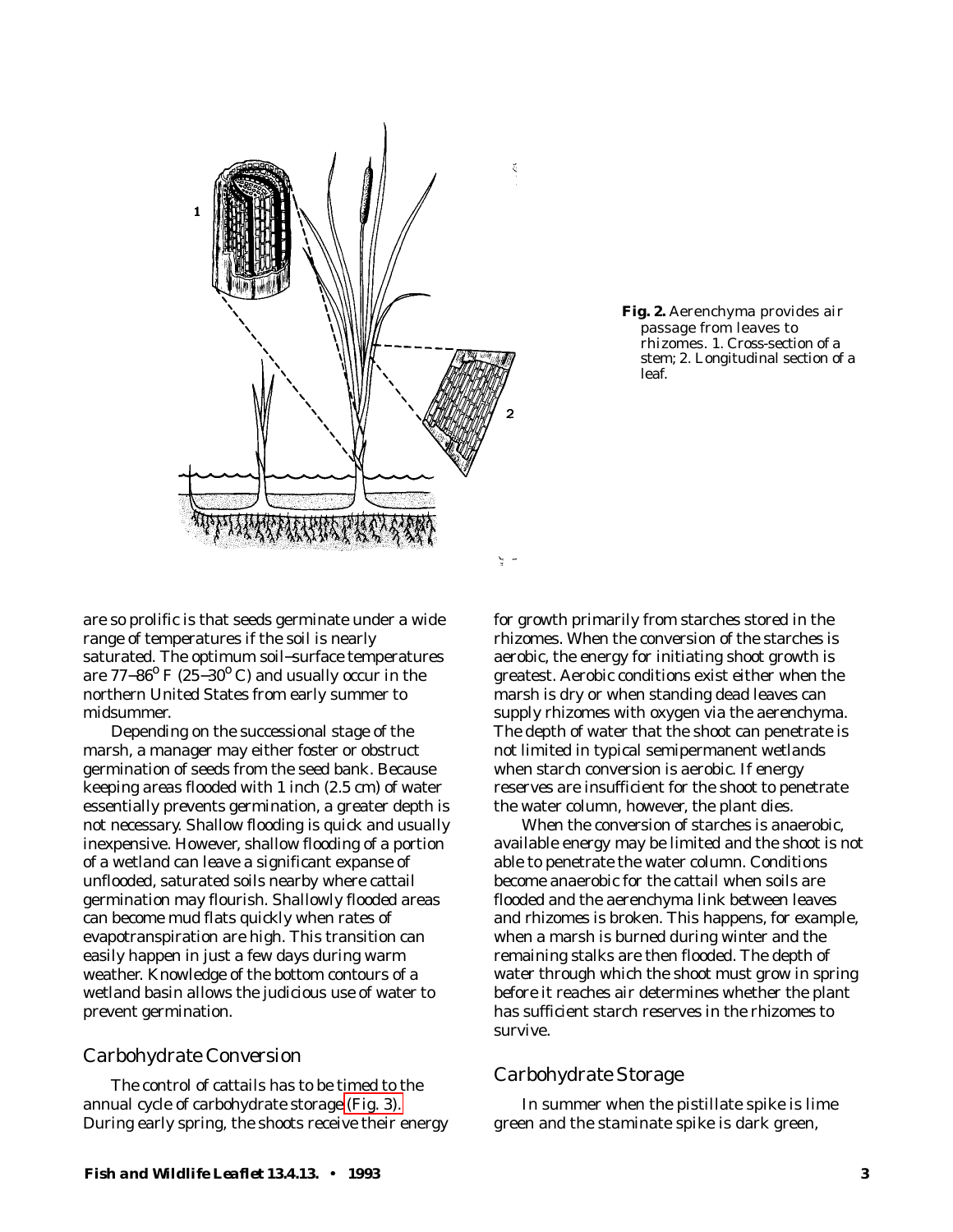<span id="page-4-0"></span>

**Fig. 3.** The annual cycle of growth and carbohydrate storage in cattails.

starch reserves in the rhizomes are at their minimum [\(Fig. 2\).](#page-3-0) Until this time, the plant has been committing its energy to leaf growth and flower development. Starting in midsummer, the energy is redirected toward building carbohydrate reserves for shoot growth in the following spring. Carbohydrate storage continues until the leaves are senescent. (Linde et al. [1976] provide the most comprehensive documentation of the annual cycle of growth and carbohydrate storage in cattails.)

Control techniques such as grazing and mowing are most effective when the starch reserves of the plant are lowest. Shortening the time during which carbohydrates are stored in the rhizomes does not immediately kill the plant but increases its vulnerability to stress during the subsequent spring.

The vigor of the plant depends principally on its efficient storage of carbohydrates in the rhizomes. Because cattails are adapted to semipermanent water regimes, either deep water or drying of the marsh stresses starch storage. However, cattails are also adapted to a wide range of environmental conditions, and the effects of the stress are subtle.

#### *Effect of Herbivores*

Direct mortality of mature cattail plants from muskrats, cattle, and other herbivores is rare. The season of grazing and the water levels in subsequent seasons determine to what degree the removal of the growing plant parts affects plant vigor. Grazing on the mature plant parts impedes carbohydrate storage or conversion. In contrast, grazing can kill seedlings, particularly grazing by Canada geese and greater snow geese that eat nearly the entire seedling. The removal of only aboveground parts can stunt the plant so much it does not survive to reproduce and contribute to the seed bank. When germination of seedlings has created a dense stand, geese may not remove all plants and the combined effects on stand development can be variable.

### *Hydrologic Changes*

Long-term changes in water regimes in a marsh can have either subtle or drastic effects on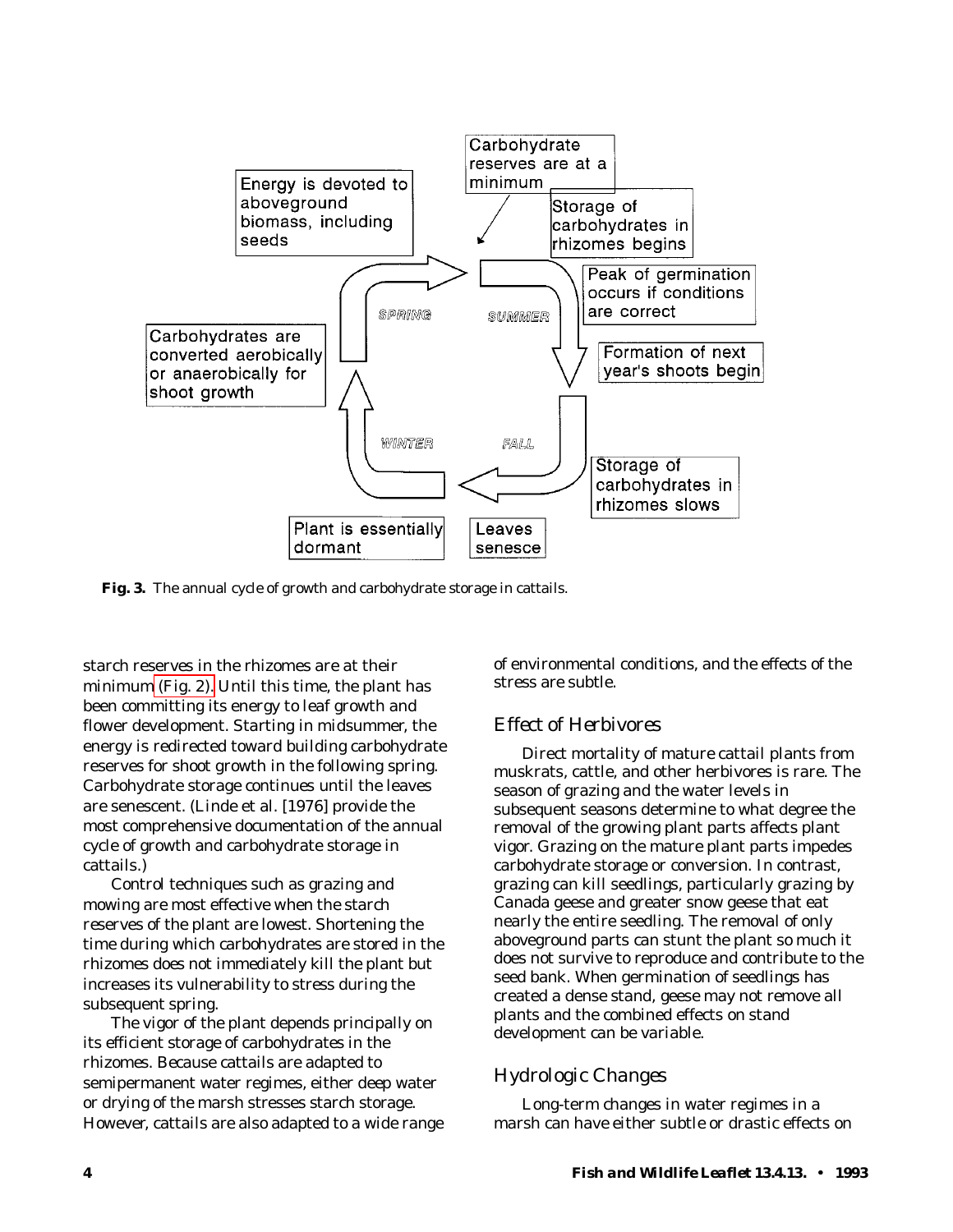plant species composition. Because they are best adapted to semipermanent water regimes, cattails can be eliminated by deeper and more permanent water levels. Likewise, a conversion to a drier water regime (e.g., a seasonal marsh) can shift the competitive ecological edge to other species. If drier conditions coincide with soil disturbance, wetlands in many areas of North America can change to being temporarily dominated by annual plants such as smartweeds and wild millets. Concurrent germination of more cattails should be prevented. Long-term plant communities of a drier regime may include *Carex* spp., *Scirpus* spp., perennial smartweeds, and some of the aquatic grasses.

## **Control Techniques: Why and When They Work**

#### *Water Level Control*

Water levels should mimic long-term (10- to 20-year) drought cycles of the local area, particularly if the objective is the hemi-marsh stage. The resultant cycle of the marsh will follow the previously mentioned four-stage model.

Drawdowns in summer enhance cattail stem densities by stimulating germination. When cattails are absent, drawdowns in early spring stimulate germination of aquatic annuals such as smartweeds and millet. Then, shallow flooding during summer stimulates the growth of annuals while eliminating germination of cattails.

If indeed the aerenchyma link between rhizome and leaf is broken, high water levels that are above the tops of cattail shoots in spring extend the period during which the plant must anaerobically convert the stored starches to sugars for shoot growth. The depth of water necessary to kill the plant depends on temperatures, the quantity of starch the plant stored the previous year, and the general vigor of the plant. Therefore, no minimum water depth can be prescribed, but a rule of thumb would be to maintain 3−4 feet (0.9−1.2 m) of water over the tops of existing shoots in spring. It is critical to remember that, even if standing dead leaves from last year were completely removed, aerobic conditions are restored to the rhizome as soon as the new growing shoot penetrates the water surface. Cattails are well adapted to growing in anaerobic soil conditions.

If the leaves from the previous years were removed (e.g., by cutting or burning) and water control is effective, cattails can be controlled even if the actual quantity of available water is limited. If water remains only a few inches above the top of the growing shoots and standing dead leaves, oxygen is prevented from reaching the rhizomes. The use of water is efficient if the water level is raised progressively, so that all plant parts remain submerged by no more than a few inches.

Extremely high water levels—in excess of 4 feet (1.2 m)—in late spring and summer, even after the cattails reach their full height, sufficiently stress the plants by reducing the quantities of the stored carbohydrates for subsequent spring growth. However, the physiological mechanism that causes this reduction is poorly understood.

High water levels favor the survival of muskrats in winter. The ideal water depths are probably 4−5 feet (1.2−1.5 m) in most areas. The current marsh stage relative to the desired stage determines the manager's decision to foster or retard muskrat survival with water levels in winter. Population levels of 10 muskrats / acre (10/0.4 ha) can nearly eliminate cattails in 2 years if combined with high water levels in spring to stress starch conversion in the rhizome. The effect of muskrats on cattail-dominated wetlands can be explained with the described autecological principles. In isolated marshes of the arid West, muskrats can be eliminated by drought, and recolonization can take many years irrespective of subsequent water conditions.

#### *Salinity Alteration*

Seawater is used locally to kill cattails in coastal areas in the southeastern United States where historic salt marshes have been impounded and managed as freshwater wetlands. Flooding a marsh during most of the growing season with water of 10 ppt salinity kills cattails. Flooding with sea-strength water for 2 months also kills plants. Water depth is not critical because the salinity directly affects plant physiology. In North America drought or purposeful drawdown can sufficiently increase water or soil salinities, mature plants can be killed, plant growth can be retarded, and germination can be prevented.

#### *Cutting, Crushing, Shearing, and Disking*

Cattails can be controlled by cutting, crushing, shearing, or disking. Details about effective water levels relative to shoot height, timing of shoot growth, and timing of control in relation to starch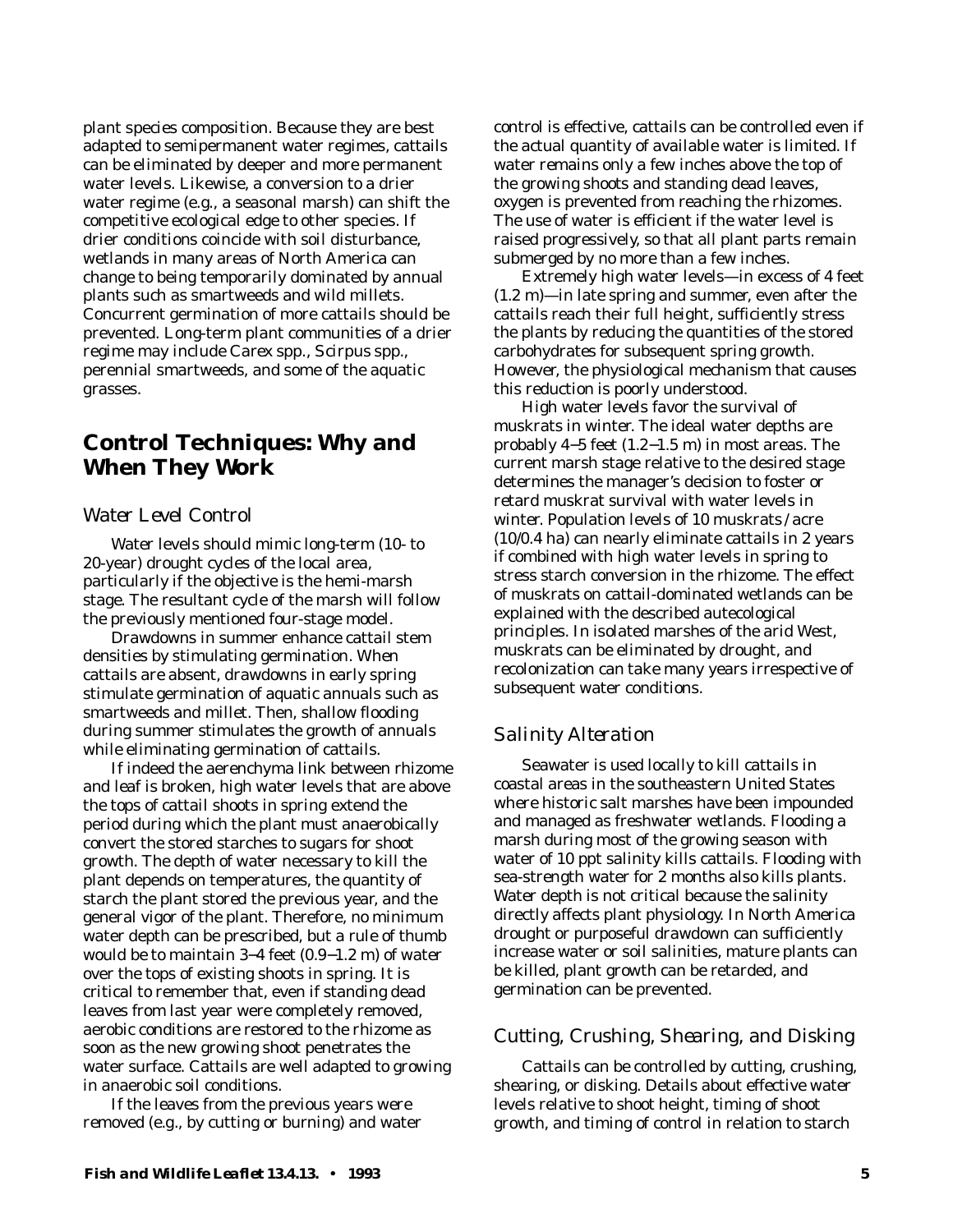reserves are rarely provided in the literature. Almost no experimental work has been reported.

Cutting, crushing, shearing, and disking during the growing season can be used to impede starch storage. These treatments are effective if done during a 3-week window from 1 week before to 1 week after the pistillate spike is lime green and the staminate spike is dark green. However, the treatments are most effective during the 3−4 days when the spikes are so colored.

Deep disking can retard shoot formation and can damage the rhizomes, but the effect on plant survival is variable. The overall effect on the entire stand is minimal if water conditions are favorable for cattail survival. Control of water levels and of recruitment from the seed bank are necessary to prevent reestablishment of the cattails. Deep disking combined with continued drying and freezing in fall decreases plant survival. If the wetland can be kept sufficiently dry to repetitively disk in any two to three successive seasons, cattails can be eliminated or their stem densities severely reduced. For example, plant survival is significantly reduced if the marsh is disked in fall and again in the following spring and summer. In contrast, little effect is realized from disking alone in three successive falls. The cost of the equipment and personnel for these operations can be extreme. Airborne seeds released during these operations clog the equipment and irritate the operator.

When the plants are dormant, cutting, crushing, shearing, or disking is extremely effective for severing the aerenchyma link between the rhizomes and the leaves. To reduce plant survival, however, these techniques must be combined with high water levels in spring to induce stress from anaerobic starch conversion. Cattails can be cut with a rotary mower or sheared with a front-end loader on a tractor when equipment can be driven on ice, but airborne seeds are a nuisance. Subsequent water levels in spring must still inundate the cut stalks.

#### *Bulldozer and Cookie Cutter*

Bulldozers and cookie cutters remove plants from the local area of the marsh and can sometimes inadvertently—alter wetland basin morphology. The desirability of the potential effect depends on the management objectives, permits, and other legal requirements. The control of cattails with a bulldozer or cookie cutter is the most expensive option. However, floating cattail mats cannot be removed with any other equipment.

The seed bank and the conditions for germination determine the floristic composition of the marsh after the next drawdown, whether dewatering is natural or controlled. If the seed bank is dominated by cattails, the effect of a bulldozer or cookie cutter may be short-lived. Alternatively, a depauperate seed bank may also result in an undesirable plant community. The domino effect of this may be a reduction of the diversity and abundance of invertebrates and a consequent lack of food for shorebirds, ducks, and other species. Creating deeper and possibly permanent water areas also creates better habitat for muskrats and minks.

#### *Grazing*

Grazing by cows, geese, muskrats, and other animals on seedling and young cattails without extensive rhizomes can remove entire plants, reducing stem densities or eliminating stands. Grazing on mature plants in association with proper water-level management reduces the survival of cattails through the combined effects of severing the aerenchyma link between the rhizomes and leaves and stressing the storage and conversion of starches. To minimize starch storage, cattails should be heavily grazed by cattle during the 3-week period centered on the time when the pistillate spike is lime green and the staminate spike is dark green.

#### *Prescribed Burning*

Burning cattails is difficult during the growing season, except during extreme low-water conditions. Dry residual cattail litter provides enough fuel to carry a fire through growing plants. The fire usually does not kill the plants but can stress starch storage. Fires in cattail marshes rarely are hot enough at ground level for heat penetration to impede rhizome function or shoot viability.

Most cattail marshes must be burned in winter or before significant growth has occurred in spring when fuels are dry enough to carry a fire. However, frozen or saturated soils can hamper the progress of the fire through cattail duff. When combined with high water levels in spring to smother the residual stalks, fire can be used to control cattails.

Prescribed burning can be used for cattail control even in wetlands where control of water levels is not always possible and the manager must rely on precipitation in spring for flooding. Cattails can be burned when water levels are naturally low in fall and winter. If water levels are high during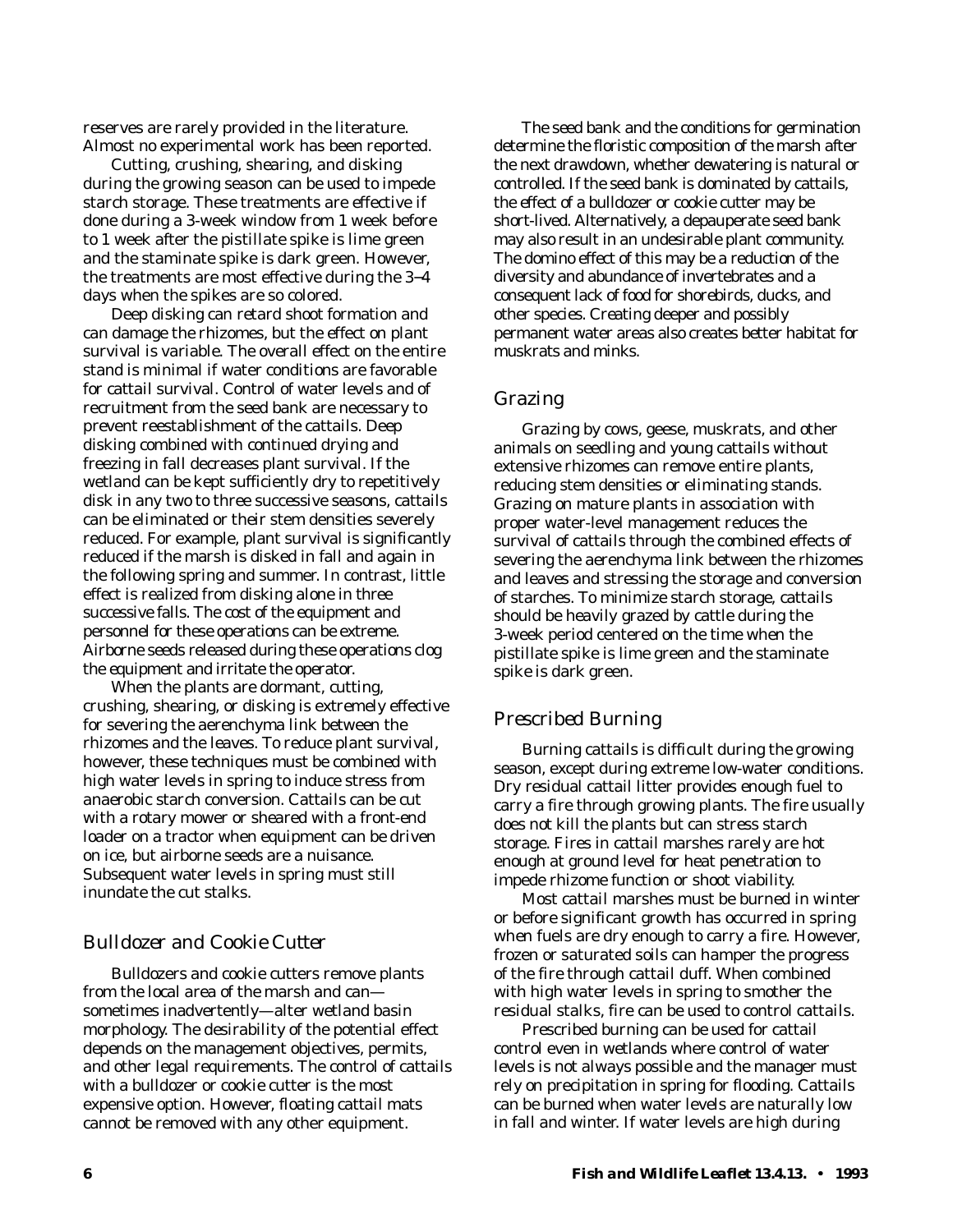the next spring, they force anaerobic conversion of starches in the rhizomes. Spring weather obviously is not known during the preceding fall, but dry falls followed by ample rain and high water levels in spring are not unusual in many parts of North America.

In wetlands with well developed peat soils, fires during drought conditions can destroy the entire cattail plant including the rhizomes. Such fires actually burn the peat, and the ability to smother the fire by reflooding the marsh must exist before prescribing such fires. Peat fires can also eliminate the existing seed bank and, if sufficiently severe, lower the relative bottom of a marsh. Local concern with the effects of peat fires on air quality can be substantial. In some locations (e.g., Minnesota), regulations prohibit the purposeful ignition of peat.

Fire prescriptions for cattail marshes should not solely address fire control but the ecological effects of fires at different intensities, at different seasons, and under different environmental conditions. Moreover, planned fires must be combined with water management that ultimately controls the cattails.

#### *Herbicides*

Herbicides, especially glyphosate, interrupt metabolic pathways and have been used successfully to kill cattails. Herbicides that are translocated to the rhizomes are most effective for cattail control. Application in mid- to late summer when carbohydrates are stored enhances the effectiveness of translocated herbicides. Therefore, herbicides have little effect on seed production during the year of application. If not all cattails are killed, a hemi-marsh is created, but surviving cattails can spread quickly and eliminate this effect if water levels cannot be manipulated. As with other techniques, the duration of the effect of herbicides depends on subsequent water-level control and recruitment from the seed bank.

The public and natural resource agencies are concerned about the use of herbicides in aquatic systems. Herbicides for the control of cattails

should readily degrade in water, soil, or substrate. Glyphosate applied at label rates seems relatively safe for waterfowl and aquatic invertebrates. Habitat alteration from herbicide application, as from other cattail removal techniques, may reduce the distribution and abundance of invertebrates.

Herbicides can be expensive, although the cost of the application is a minor portion of the total cost. Aerial application can be the most efficient technique for managing cattails over a large area or over several smaller, inaccessible locations. Boom or wick applications are useful for small areas accessible by ground or airboat and when pesticide drift is a concern.

#### *Permits*

Many of the described control techniques require permits from local, state, or federal authorities.

### **Suggested Reading**

- Ball, J. P. 1990. Influence of subsequent flooding depth on cattail control by burning and mowing. Journal of Aquatic Plant Management 28:32−36.
- Kadlec, J. A. 1992. Habitat management for breeding areas. Pages 590−610 *in* B. D. J. Batt, A. D. Afton, M. G. Anderson, C. D. Ankeny, D. H. Johnson, J. A. Kadlec, and G. L. Krapu, editors. Ecology and management of breeding waterfowl. University of Minnesota Press, Minneapolis.
- Kantrud, H. A., J. B. Millar, and A. G. van der Valk. 1989. Vegetation of wetlands of the prairie pothole region. Pages 132−187 *in* A. G. van der Valk. Northern prairie wetlands. Iowa State University Press, Ames.
- Linde, A. F., T. Janisch, and D. Smith. 1976. Cattail—the significance of its growth, phenology and carbohydrate storage to its control and management. Wisconsin Department of Natural Resources Technical Bulletin 94. 27 pp.
- van der Valk, A. G. 1981. Succession in wetlands: a Gleasonian approach. Ecology 62:688−696.
- Weller, M. W., and L. H. Fredrickson. 1974. Avian ecology of a managed glacial marsh. Living Bird 12:269−291.